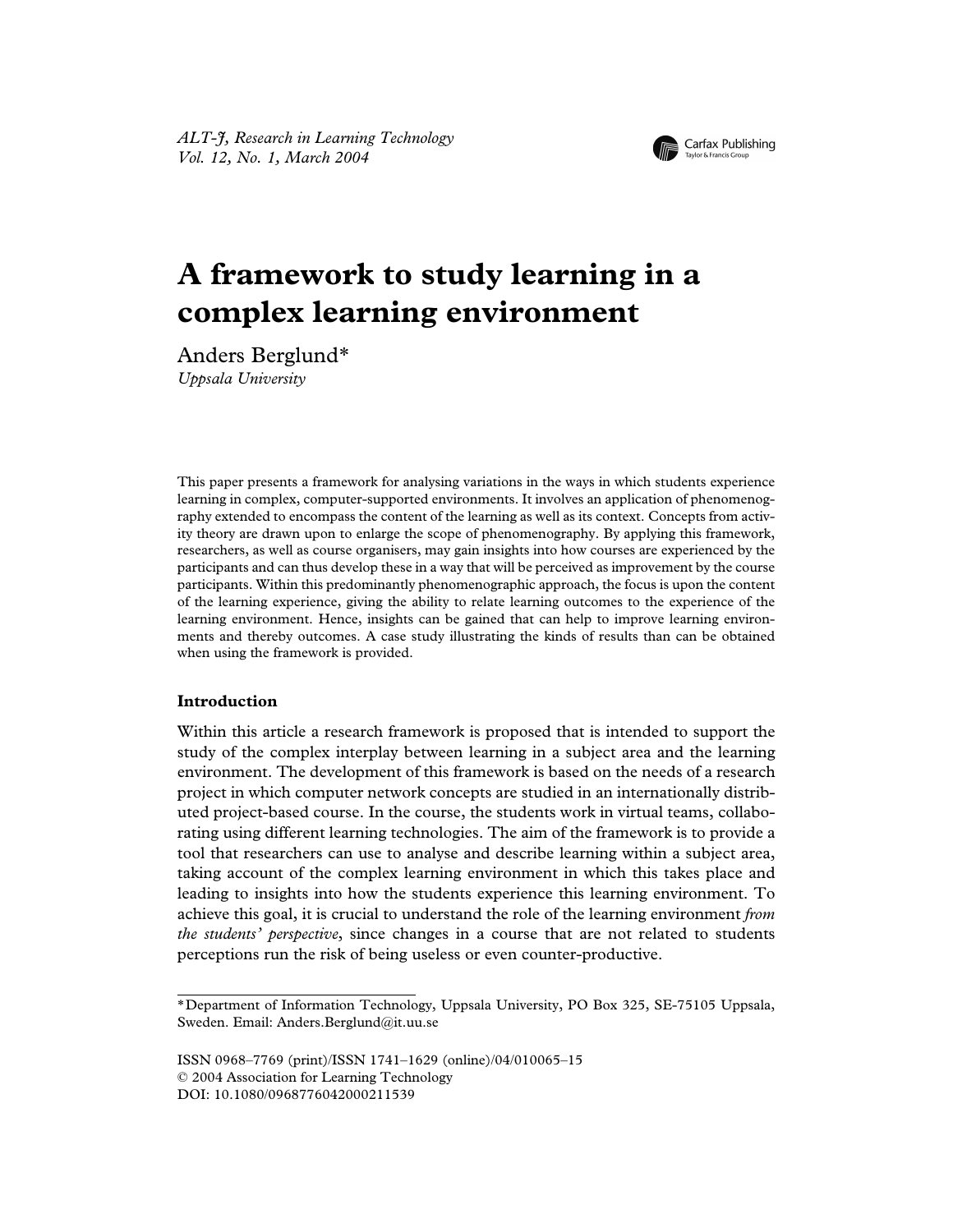The focus on the learner's experience suggests the use of a phenomenographic research approach (Marton & Booth, 1997), since phenomenography aims at revealing learners' relationship with, or experience of, different phenomena in the learning environment and in the subject area. The different ways in which phenomena under investigation are experienced (or understood) are highlighted in a phenomenographic research project, while other issues are relegated to the background. In this way, the researcher gains insights into the different constituents that, in their interplay, create the experience of learning in a particular environment; however, they risk loosing sight of the whole picture. The danger is that the researcher may gain a fragmented view in which the constituents of the environment are seen in isolation. To address this issue, the framework proposed here uses concepts drawn from activity theory (Engeström, 1987) to study the phenomenographic outcomes in greater detail. Activity theory serves as a vehicle for the researcher to integrate the outcome of phenomenographic analyses to provide a more holistic account. Importantly, if activity theory were to be used without reference to the phenomenographic results, the learner's perspective would be lost, and, as consequence, the aims of the research could not be addressed. It is thus a combination of these two approaches, where phenomenography is extended with elements of activity theory, that is advocated here.

The remainder of this article is structured as follows. Phenomenography, which provides the theoretical basis for this project, is described in the next section, and is followed by a discussion of some elements of activity theory. I then present the research framework and a case study that is used to illustrate its application. Finally, some implications of the framework are discussed.

#### **An introduction to phenomenography and activity theory**

#### *Phenomenography*

Phenomenography offers the possibility of investigating issues related to students' varying experiences of their learning and their situations. With its object of study being the relationship between a learner and a phenomenon, the outcome becomes a description of this relationship as a limited set of qualitatively different ways in which the phenomena are experienced, or understood, by some learners. Variation is in focus in phenomenography; individuals are understood as being 'carriers' of different ways of experiencing something or else of fragments of a collective way of experiencing it. The results are then interpreted at a collective level, without relating a particular way of understanding something to a specific individual or to groups of individuals.

With this as a point of departure, individual learning is interpreted, or defined, as acquiring the capacity to see something in a qualitatively new way. Learning, understood in this way, is shaped both by the learners and the phenomena they study. The role of the researcher is to analyse and describe this relationship, that is, to reveal the variation in the ways in which the students experience phenomena. Both the students and the concepts that they study are present in the outcome, which is a description of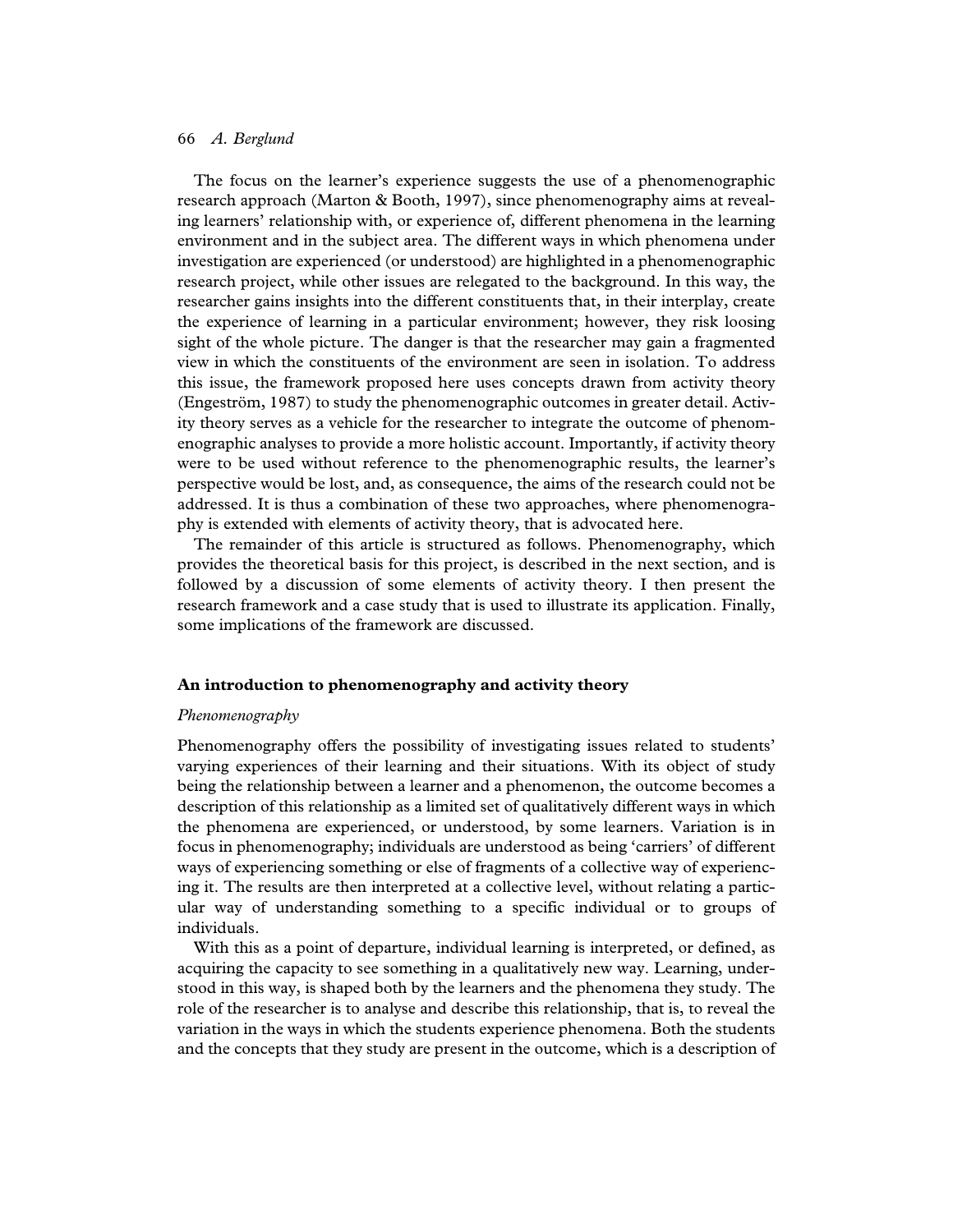the researcher's understanding of the various ways in which the students understand some concepts.

A strong focus on the content of the subject area, giving rise to the possibility of influencing education within that field, has been promoted by several authors as a key feature of phenomenography (for example: Berglund, 2002a, in computer networks; Booth, 1992, in programming; Cope, 2000, in information systems; Pang, 2003, in business economy). The discussion in Berglund (2002a), concerning students' learning of a particular network protocol, can serve as an illustration. In this paper I argue that a teacher who understands the different ways in which students perceive the phenomenon being taught can use these insights as a tool to improve her teaching.

In the phenomenographic tradition, issues related to the learning environment and to its role in learning are normally relegated to the background, since "the analysis deliberately strips away contextual features of the data in order to focus clearly and exclusively on the phenomenon" (Adawi *et al.*, 2001, p. 82). For the current project, where learning within the subject area is studied both within, and as a part of, a particular learning environment, the use of phenomenography alone as a guide for the research is therefore not sufficient. For this reason, I propose a phenomenographic approach that is informed by elements of activity theory as a unifying framework for this kind of research.

### *Activity theory*

The elements of activity theory, as they are employed in this project, serve to describe, analyse and explain human activities, such as learning, as integrated parts of an environment. The theoretical aspects of activity theory are based on the interpretations of Engeström (1987) as well as other researchers in this tradition (Bannon, 1997; Bellamy, 1996; Kaptelinin *et al*., 1995; Kuutti, 1996; Nardi, 1996). Activity theory is briefly presented here and is further described by Berglund (2002b), with a focus on the needs of this phenomenographic research project.

With an activity theoretical approach, learning can be understood as being integrated in a larger system that considers the socially based nature of human activity. Activity theory serves here as a "clarifying and descriptive tool rather than a strongly predictive theory" (Nardi, 1996, p. 7).

An activity system describes the interaction between a *subject* (in this study, a student), and an *object* (a programming task, or a understanding a computer science concept). The activity, as a whole, is directed towards this object, which is transformed into an *outcome*. This transformation of the object is the reason for the existence of the activity. The subject interacts with the object through *tools*, both physical (such as a computer) and intellectual (abstract computer science concepts). The activity is, however, larger than the tool-mediated relation between a subject and an object. It is an integrated part of a collective activity involving a *community* that shares the same object (other students taking the same course, university staff). The rela– tionship between the subject and the community are constrained by *rules*. The term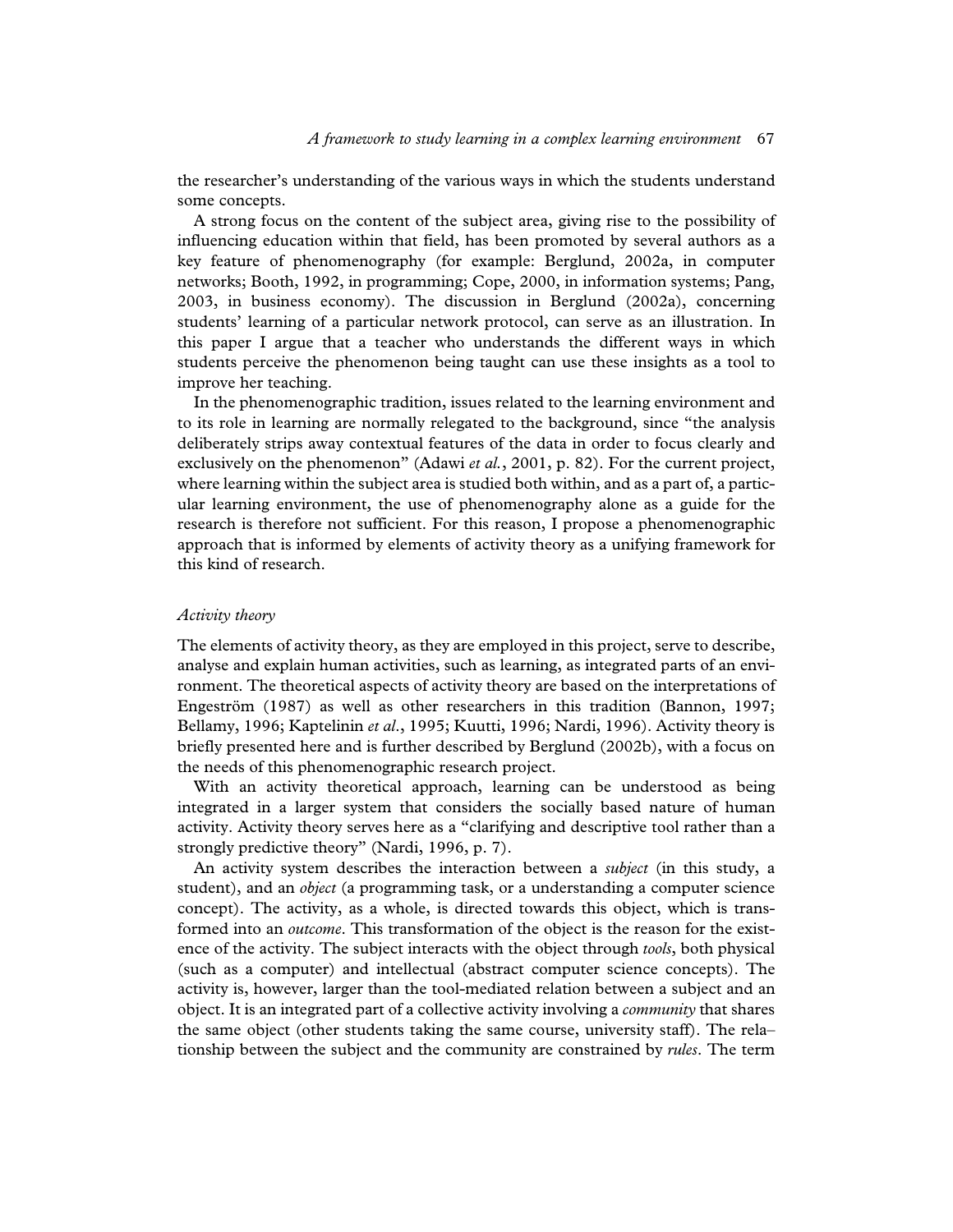

Figure 1. An activity system (developed from Engeström, 1987, p. 78)

'rules' must be understood in a broad sense, including aspects as diverse as the legal systems, cultural or social rules for people's interaction as well as the rules, or habits that have developed within the current activity. The relationship between the community and the object itself is described by the *division of labour*.

The components and their relationships are frequently presented graphically, as shown in Figure 1. The sub-triangles describe different aspects of the broader activity and can in themselves often be analysed as activity systems (Engeström, 1987). The sub-triangle in the top would then describe *production*, while the lower left sub-triangle describes *exchange* (or *communication*). The lower right triangle expresses the *distribution* activity. Finally, the middle triangle (which in Engeström's model, following a Marxist tradition, is labelled *consumption*) is here denoted *development.*

An activity is continuously constructed and reconstructed by the individuals within the system. In this way, the activity becomes more than the sum of individual discrete actions, and the individual becomes inseparably intertwined with the activity.

As the object is what motivates the existence of the activity, the activity in its turn gives "meaning to seemingly random individual events" (Engeström, 1993, p. 65). That is, an activity is a context in which the participating individuals and the different events are integrated parts. With this approach, it is impossible to study a part of the activity separated from the whole system. The activity as a whole becomes the unit of analysis. This does not imply that the activity is a homogenous and harmonious entity; on the contrary, with its multi-voiced character and its embedded history, it contains different, often contradictory, expressions and events that serve as a ground for inner conflicts. These conflicts, in their turn, are important forces in the development of the activity.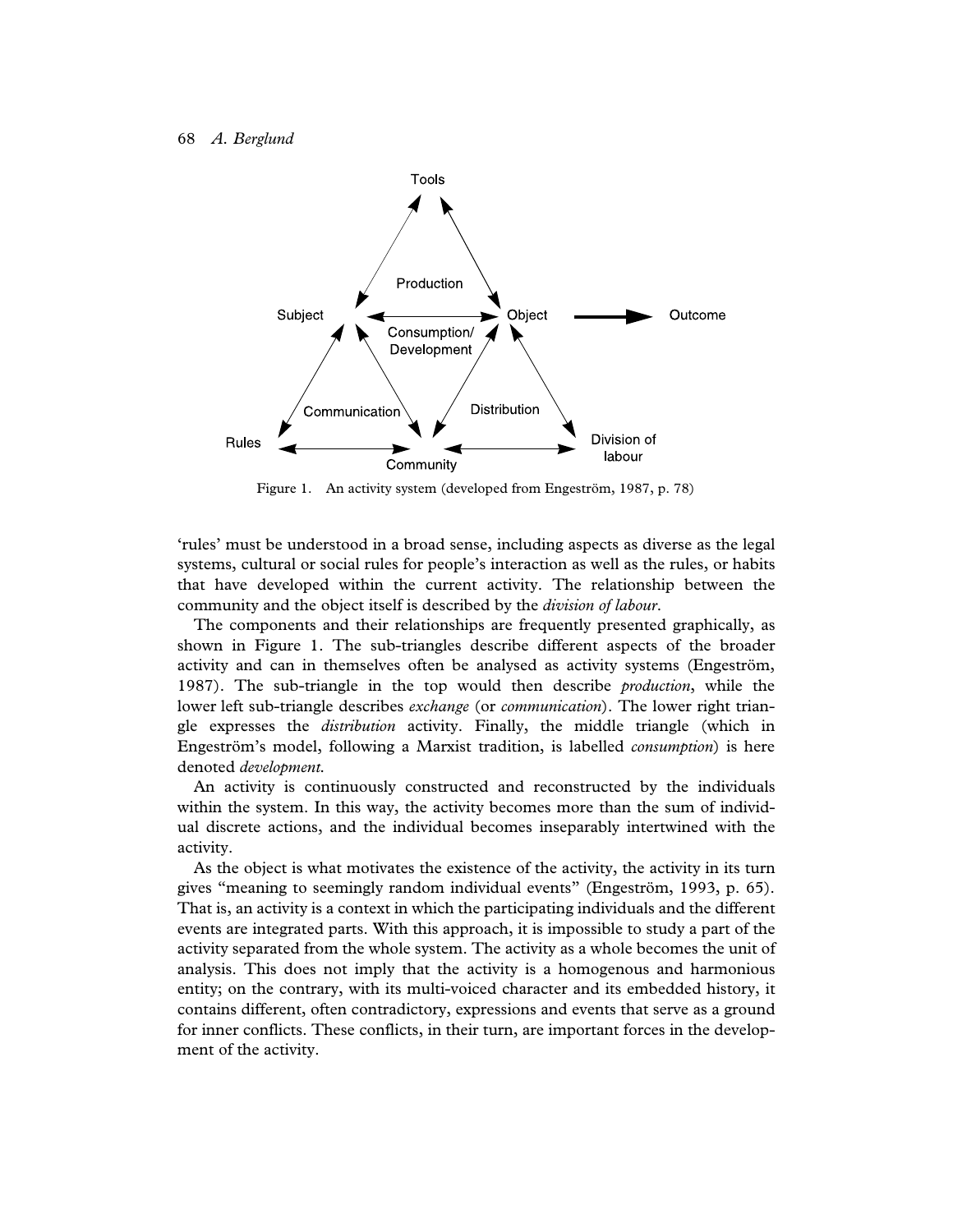#### *Using the two approaches together*

An extensive literature survey has indicated that only a few research projects use phenomenography and activity theory within the same project. Significant work in this context includes that of Åberg-Bengtsson (1998) concerning children learning graphs, Gordon (1998) concerning students' learning of statistics, Coupland and Crawford (2002) concerning computer-based tools in learning mathematics and Hultén and Booth (2002) concerning learning within a collaborative project-based distance course.

These studies all combining the research approaches in different ways. However, they use phenomenography for aspects that are close to, or perceived by, the learners, while the role of activity theory is to analyse and/or describe a context for this learning. Hultén and Booth takes a stand similar to the one presented here: they adopt a phenomenographic approach illuminated by elements of activity theory, while Åberg-Bengtsson, as well as Gordon, choose to let the two approaches serve as different lenses that illuminate separate aspects of learning. Coupland and Crawford, finally, propose a predominantly activity theoretical approach, where results from methods inspired by phenomenography offer data for the activity theoretical analysis.

The focus in activity theory on a particular situation, seen as a whole, implies that the actions taken or performed by individuals within the activity form an important basis for the data used in the analyses. In a phenomenographic study, on the other hand, which aims to reveal the different ways in which something is experienced, the learners' own *accounts* play important roles. This discrepancy is clearly voiced by Ekeblad and Bond (1994) in terms of a difference between an *externalist* perspective, which leads researchers to observe events and to analyze them from within their theoretical and methodological frameworks, and an *experiential* perspective, in which the researcher seeks to see events as the actors experience them.

The research framework presented here serves as a tool to study the experience of learning in the perceived context by applying an experiential perspective on the students' learning environment. Hence the phenomenographic foundations are kept in the proposed research framework, even when studying the context of the learning, and the potential conflicts between the approaches are avoided.

## *Extending the use of phenomenography*

Marton and Booth (1997, p. 113) define the research object of phenomenographic research in the following terms:

The unit of phenomenographic research—a way of experiencing something—[…] is an internal relationship between the experiencer and the experienced.

Taking this as the point of departure for the research framework, the issue of relating it to, or extending it with, the experienced context becomes crucial.

An activity is, as described earlier, a theoretical entity, discerned and described by the researcher who aims to study the context within which the subjects (in this study: students) and the object (what is learnt) are integrated parts. Someone, a subject,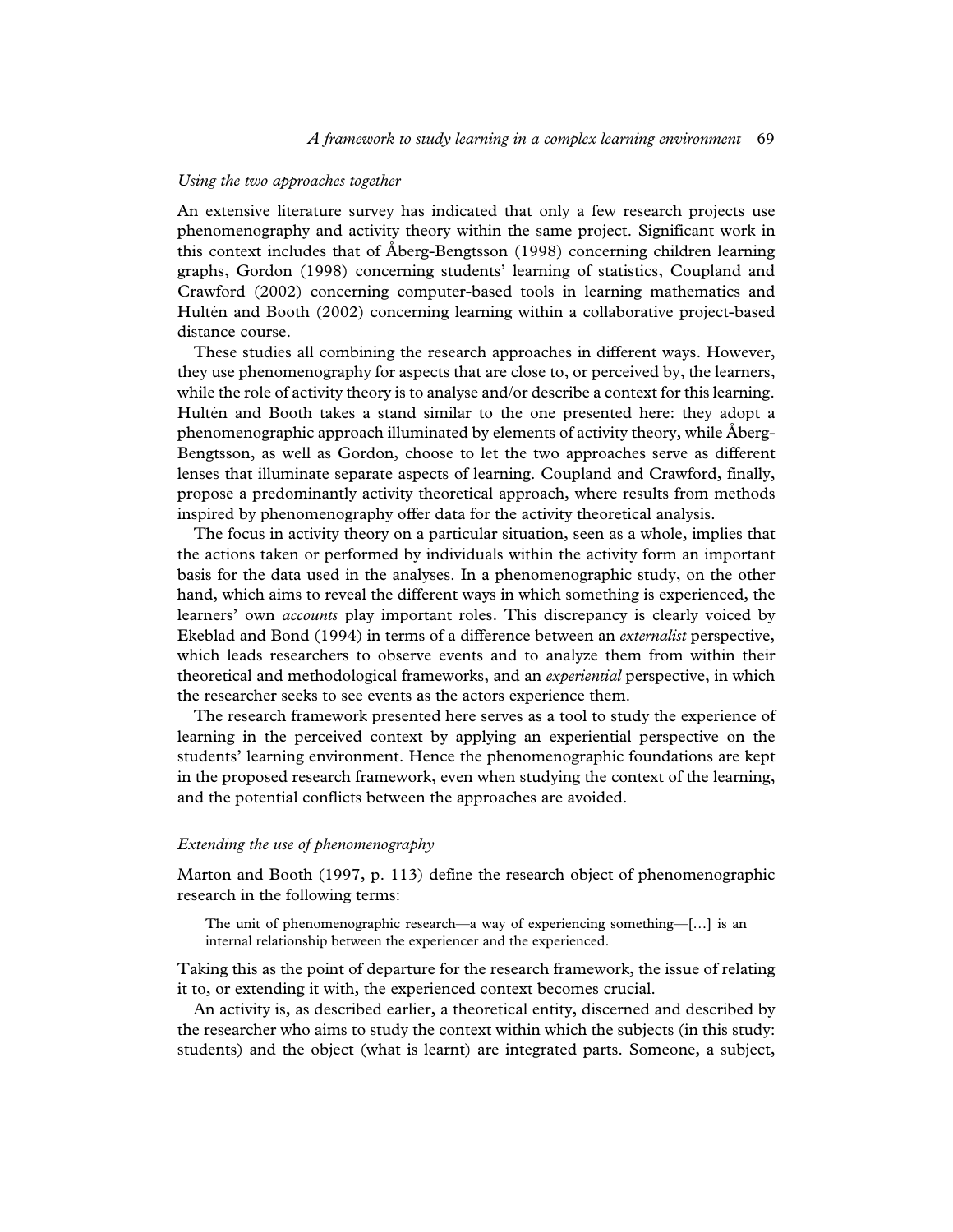cannot experience the complete whole at a particular point of time, since, as Marton and Booth point out, different parts or aspects of the world are within the focus of the attention at different times. A student can, for example, focus at a particular moment on some aspect of a concept within the course content, such as a networking protocol, whilst another issue, such as concerns about decision-taking in the team, are relegated to the background. Later, focus might shift to decisions concerning the distribution of work, with the concepts of network protocols residing in the background. The students' relationships to these phenomena within the environment are thus dynamically changing.

Both learning the course content (here network protocols) and experiencing other phenomena related to the course (for example, a team structure) are important for a researcher to describe and analyse if he/she are to understand the students' experience of their studies in a particular setting. Both are needed to understand the complex relationship between the learning outcome and the experience of the learning environment.

In the framework presented here, the students' experience of these phenomena, whether directly related to the learning objectives or not, are analysed in the phenomenographic tradition. The outcome of a phenomenographic analysis is sets of categories of description, where each set describes the experiences of a particular phenomenon found within a team, and each category describes a certain way in which the phenomenon is understood.

These categories and their relationships are then further analysed based on elements drawn from activity theory. The outcome of the 'pure' phenomenographic analysis is thus not the final outcome of the research project. In addition to its role as an outcome in itself, this phenomenographic account serves as a material for analysing *the learning in a particular situation* as it is perceived or experienced by its participants. The final outcome of the analysis consists thus of a description of the students' experience of learning of the subject area within a particular course setting, as it is experienced.

# **Methodology: a phenomenographic analysis of an activity**

As briefly indicated above, the analysis is performed in two steps. First, variations in the students' experience of different phenomena in the learning environment are analysed and described, following the phenomenographic tradition. As a second step the analysis is advanced by means of some intellectual tools related to activity theory. Here the outcome space of the phenomenographic analysis is associated with different components of an activity system. In this way, the researcher gain means to further explore his/her phenomenographic results by deploying concepts from activity theory. The aim is to create the potential to capture, analyse and describe the variation in the participants' experience of the whole.

As a starting point for this analysis, each category of description is associated by the researcher with one or more component(s) of an activity system. This association demands of the researcher that he/she 'goes inside' the activity and explores it from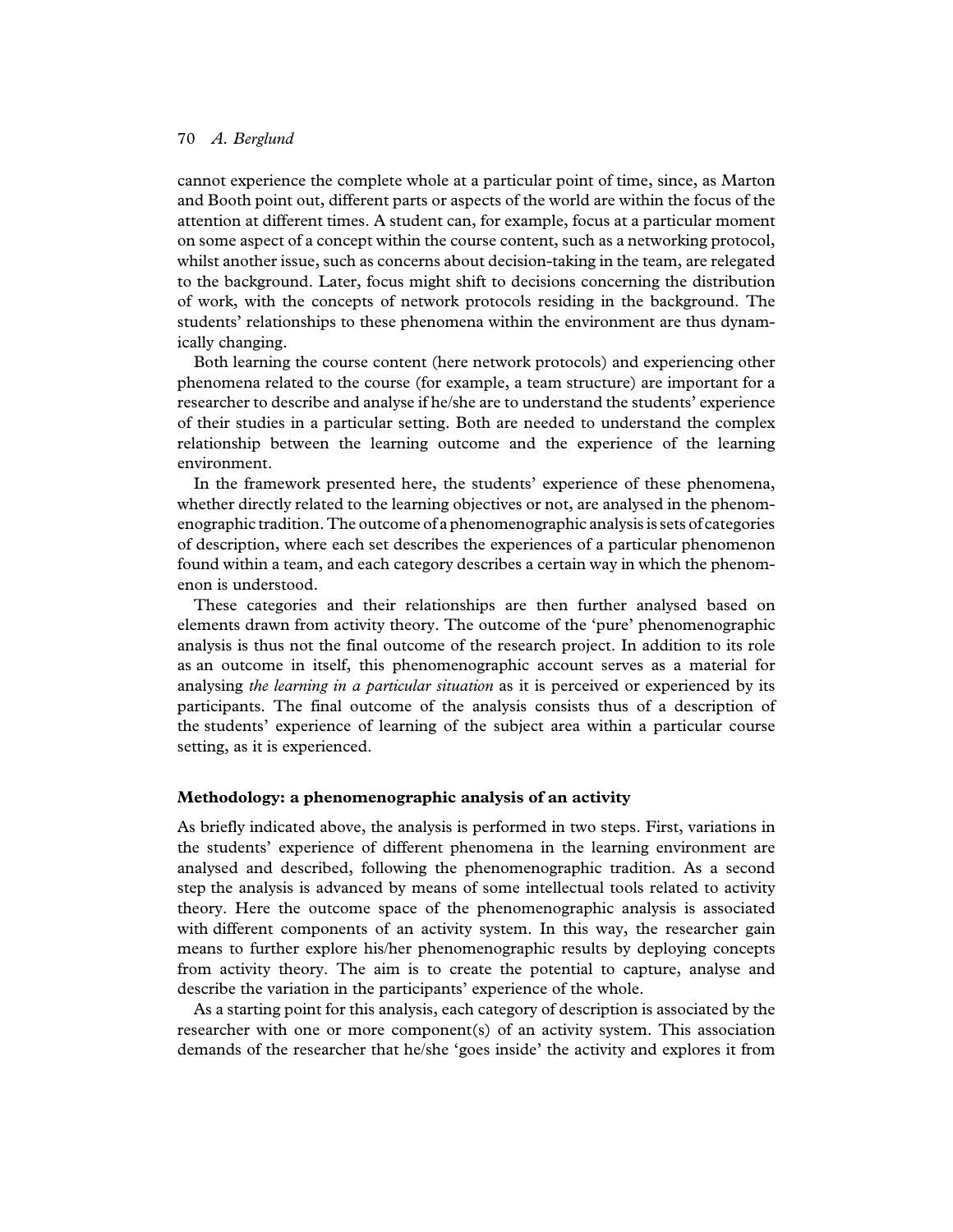the participants' perspective. Through such associations, each component of the activity comes to have some phenomenographic categories related to it that together indicate the variation in how this particular component is experienced by the subjects. As will be demonstrated in the case study, the various categories related to a particular phenomenon can be associated to different components, and the categories at each component can, as a consequence, contain descriptions of various phenomena.

The activity system, now describing the various ways in which the learning situation is experienced by its participants, is further analysed by deploying some intellectual tools of activity theory. To structure such an analysis, it is useful to base the analysis on the three different levels of the concept of context within phenomenographic research, which we introduce in Adawi *et al* (2002):

- 1. *The experienced context of the individual* describes the relationship between a phenomenon and its context, and is discussed as follows. During a "phenomenographic interview, some aspects of the phenomenon come into focus, while others remain in the background. The phenomenon is thus experienced against and interwoven with an experienced context, what we can refer to as the *experienced context of the individual*" (italics in original).
- 2. *The experienced context of the collective* describes the interplay between utterances of different individuals. "When analysing the interviews, the researcher finds that light is shed on some utterance made by one interviewee by reading it against the background of the context deduced or assumed by the researcher from reading an interview extract by another interviewee. Switching between these two perspectives allows the researcher to let an aspect of a phenomenon as experienced by one participant interplay with an expression of an experienced context that originates from another participant".
- 3. *The experienced context of the researcher* describes the researcher's relationship to the object of his/her research: "it can be claimed that when engaged in a phenomenographic study on learning the researcher stands in the same relationship to the object of research as the learner stands to the object of learning. The object of research is embedded in a context, and this context can be said to be what lends meaning to the object".

These distinctions, which are based on an analysis of who the experiencer is, are here extended to encompass the concepts of an activity system. The phenomenographic outcome space, now related to the components of an activity system, can be analysed in the following ways:

- 1. At the *individual level*, case studies are made where individuals are studied in the light of the activity. Relations and tensions in the different ways in which an individual experiences a learning environment give the researcher a 'feel' for the individual in the activity.
- 2. At the *collective level*, the inner tensions are described and analysed. As stated earlier, the tensions within a system are its source of development and change. Analysed in this way, the tensions between and within the *experienced* constituents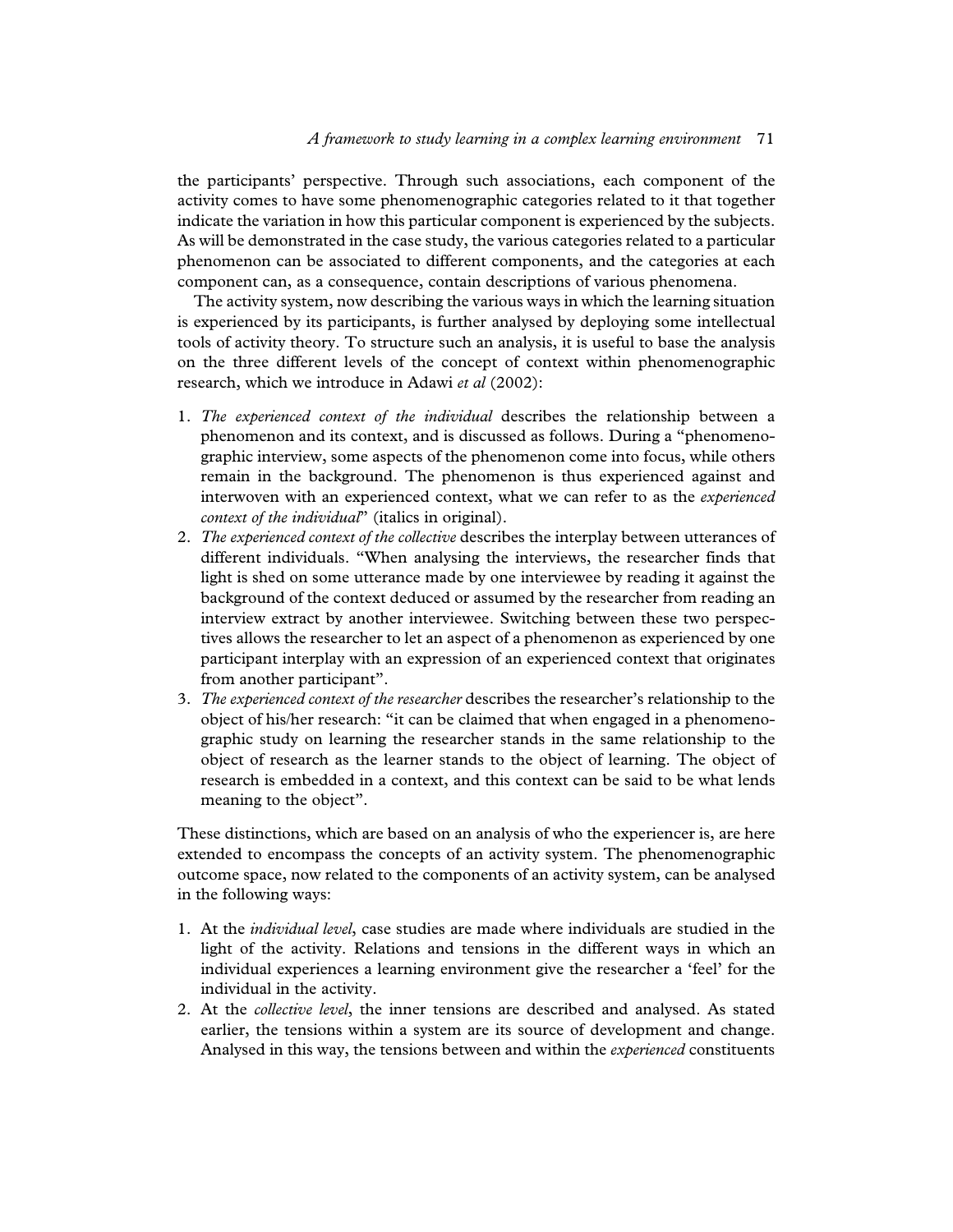# 72 *A. Berglund*

are discriminated and discerned, offering a way to understand the dynamics of the learning processes in the team.

3. At the *researcher's level*, a further phenomenographic analysis can be performed by returning to the interview excerpts that now, through the phenomenographic categories, are related to a particular component. These interview excerpts can be analysed again, using the component and the earlier analyses as a background. The new analyses can be structured to reveal aspects related to the component of the activity in question and to those phenomena that originally, through the different categories, fed into the description of the component. By performing this analysis, the researcher can gain insights into the learners' experience of a particular component of the activity.

Analyses at these three levels, taken together, offer to researchers and course organisers tools that can be used for understanding learning in real situations as experienced by the participants.

# **Bringing the research framework into play: a case study**

An example from the on-going project will serve as a case study and will illustrate how the framework can be used by a researcher as a vehicle to draw conclusions about the students' experience of their learning environment. The results presented here are not the final result of the research project. Instead, the case study shows the framework 'in action' and thus offers insights in the methodology rather than the outcome.

In the course that serves as the core for this research project advanced students, majoring in computer science, work in teams of six. Each team consists of three members from a Swedish university (Uppsala University) and three from the USA (Grand Valley State University) and was assigned the task to jointly produce a software package intended to control a hardware setup, in the form of a motorized and computerized toy, from any web-browser. (See Figure 2, from Berglund, 2002a; The aim of the game is to move a steel ball on the board from a starting point to a final point. The knobs are used to tilt the board and in this way move the ball.) The task is considered to be hard and demanding both by students and teachers. To reach a solution the team has to work as a unit, using different Internet-based tools for their communication (Daniels, 1999).



Figure 2. A Brio labyrinth and a modified version with a camera and motors added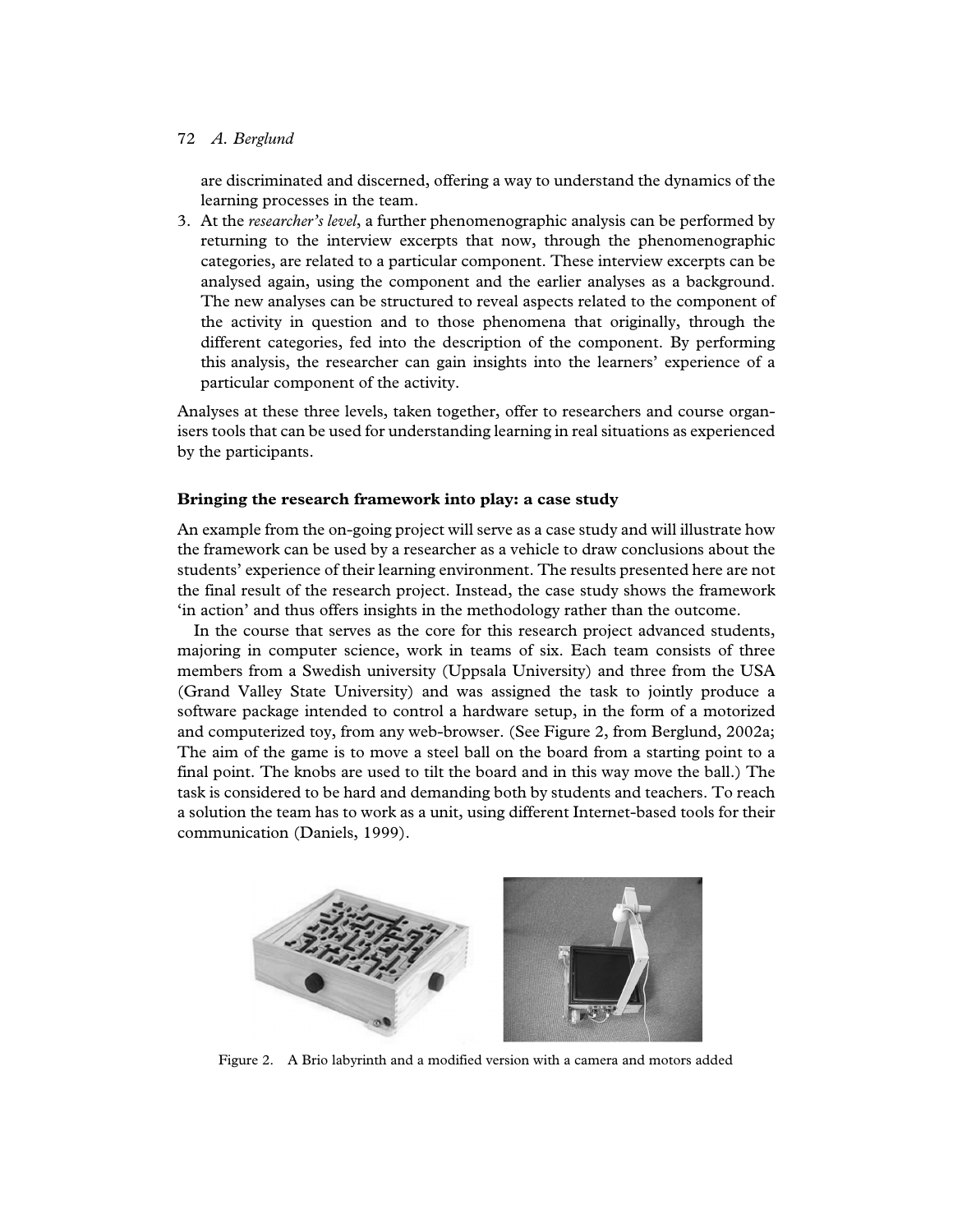The results presented here are based on interviews with 15 students: 8 in Sweden and 7 in the USA. They were selected to represent diversity in background factors such as age, previous educational background, earlier study results within computer science and factors obtained from a background questionnaire (expectations about the project work and their own contribution to the group work, motivation to take this particular course and to study computer science in general). The aim of the selection was to attain a rich phenomenographic outcome space, where different voices about the phenomena under investigation were heard and from which the researcher could discern and described a nuanced picture of relevant experiences within a cohort. The students were interviewed at two occasions about their understanding of computer science concepts relevant to the project as well as their experience of taking this particular course in its internationally distributed setting (Berglund, 2002a).

## *The experience of being a team member*

Membership in a team is one of the more important factors constituting a student's experience of his/her learning environment. What it means to be a member of a particular team is settled in a continuous interplay between an individual and his/her team. Such relationships are dynamic: the relationships between the actors, as well as the actors themselves, change continuously. An example can illustrate this interplay: a student who acts (for example by arguing that a particular task should be done as the next step) changes not only himself (by taking a stand) but also the team (for example, by making the team focus on something new). The relationship between the student and the team (of which he/she is a part) also changes with his/her argument: he/she might, for example, get a more central position as a result of the discussion. The complex environment that the students face in this project, where the complete team never meet face to face, brings these matters to a head.

The on-going project has explored these issues from a phenomenographic perspective, and has revealed two factors that together play an important role in shaping a student's experience of being a team member. These are (1) the experience of the parts, of which the team is constituted, and (2) the relationships between these parts, experienced as a control structure within a team. While the first describes the structure of the team that a student experiences, and addresses the issue of the parts or units that constitute the team, the latter highlights the capacity to take and implement decisions within a team. Here a complex picture evolves that expresses itself in issues such as the roles of the leader and the team members, as well as in their relationships. Aspects concerning the organisation (or lack of organisation) of a team also become visible.

Four qualitatively different ways of experiencing the control structure were discerned, described elsewhere in greater detail (Berglund, in press):

- 1. *Control is distributed*. Here individuals are active participants in the control structure. Decisions are jointly taken, with the role of the team leader being to coordinate and facilitate communication.
- 2. *Control is allocated*. The capacity to take decisions lies with the team members but is allocated to a team leader. The team leader distributes tasks to the participants and offers support in a working two-way communication with the team members.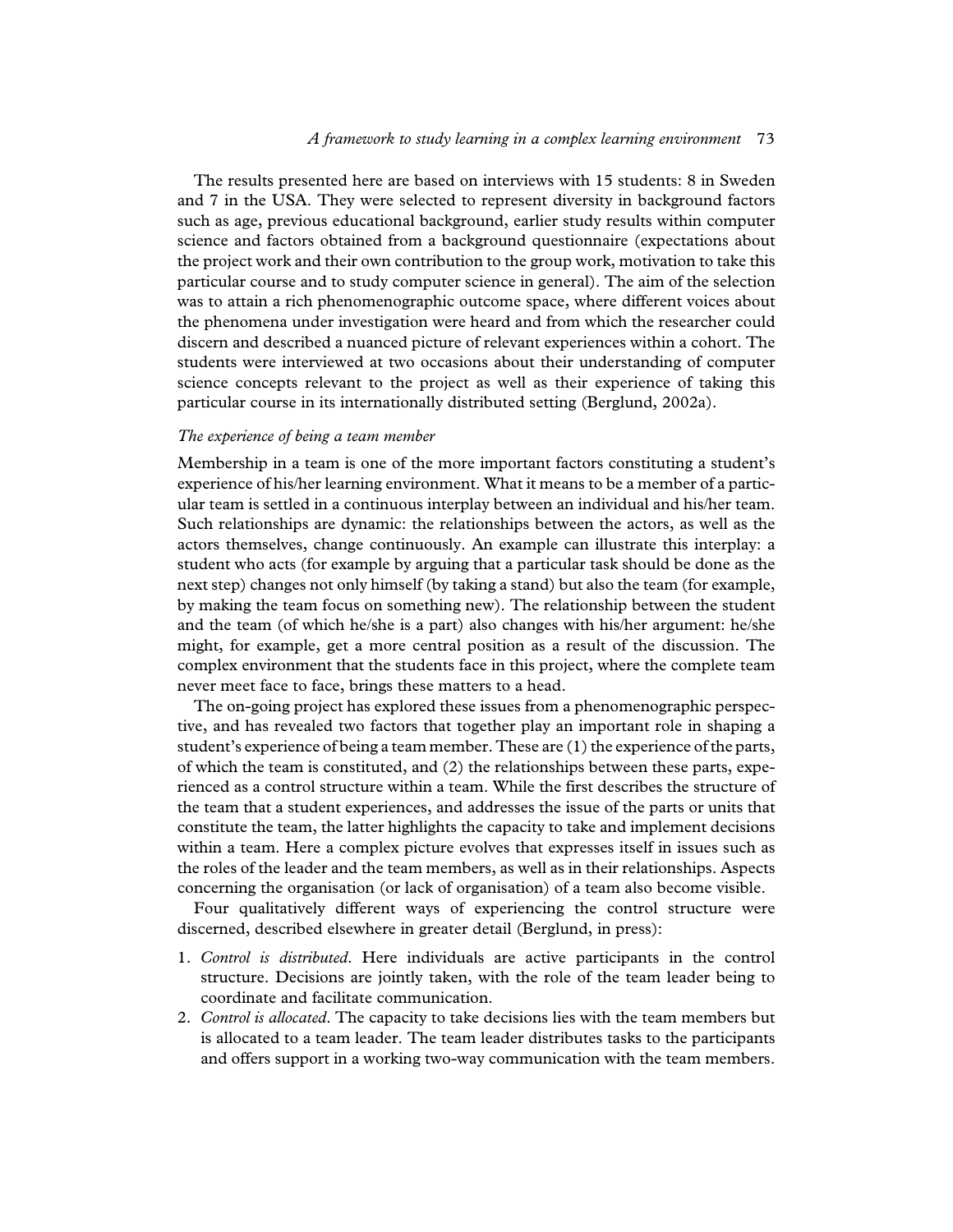## 74 *A. Berglund*

- 3. *Control is taken by a few*. A sub-team (or an individual) takes control of the activities in the team, where they (or he/she) enforce the decisions. Control is unevenly distributed, with one-way communication taking place from the centre of control to more peripheral team members.
- 4. *Control is missing*. In the absence of a defined, stable structure, different *ad hoc* subgroups try to gain control in an ongoing social game. The situation of an individual team member varies with the changes in the control structure.

The first two categories will be further discussed and contrasted in this case study. The analysis here aims to illuminate and explore the phenomenographic results and is performed according to the framework presented in the previous sections. This example will demonstrate how, through the use of concepts of activity theory, deeper insights are gained into the phenomenographic findings.

The first category depicts a situation where control is shared. The forms for the communication in the team are negotiated (communication sub-triangle, lower left corner in Figure 3), which is constituted by a subject (a team member), the community (the full team of six) and the rules, norms and traditions that evolve in the discussion or that are brought into the situation. Here, the relationship between an individual and the team crystallises. At the same time, and as a part of the same process, a structure for how decisions are taken is created. The sub-triangle in the lower right corner of the same figure (here labelled *coordination*) depicts how the object (the software package that the team work upon) is distributed over and coordinated between the team members in an on-going process. Finally, the development (or consumption) triangle characterizes the subject's striving to transform the object, an effort that takes place within and with the assistance of the community.

A particular feature of this category is indicated in the strong position that is held by the team, both in the creation of rules and in the distribution of control and labour. The value of an open communication that offers possibilities to renegotiate the rules has been reported during the interviews. The control of the object is experienced as jointly shared, orchestrated by a team leader with a coordinating function. This implies that the subject experiences himself to be a part of the control structure, as illustrated by arrow *a* in Figure 3. The picture of the experience of the control structure, as drawn here, suggests both through the absence of visible conflicts and by its capacity to cope with changes that the category under investigation is harmonious and functional.

A similar picture can be discerned for the second phenomenographic category, but of course, there are differences, as illustrated in Figure 4. The most significant discrepancies, compared with the previously discussed category, lie in the different meanings of the components of the activity system. Differences are found both in the role of the subject (which here offers parts of his/her capabilities to a selected team leader) and the team (which here, as a unit, becomes less involved in the on-going control). Arrow *a* in Figure 3 becomes less important and would now describe the experience of two-way communication, instead of experienced participation. For this reason it is omitted in Figure 4. To further emphasize the changes, the triangle to the right is re-labelled to *distribution*.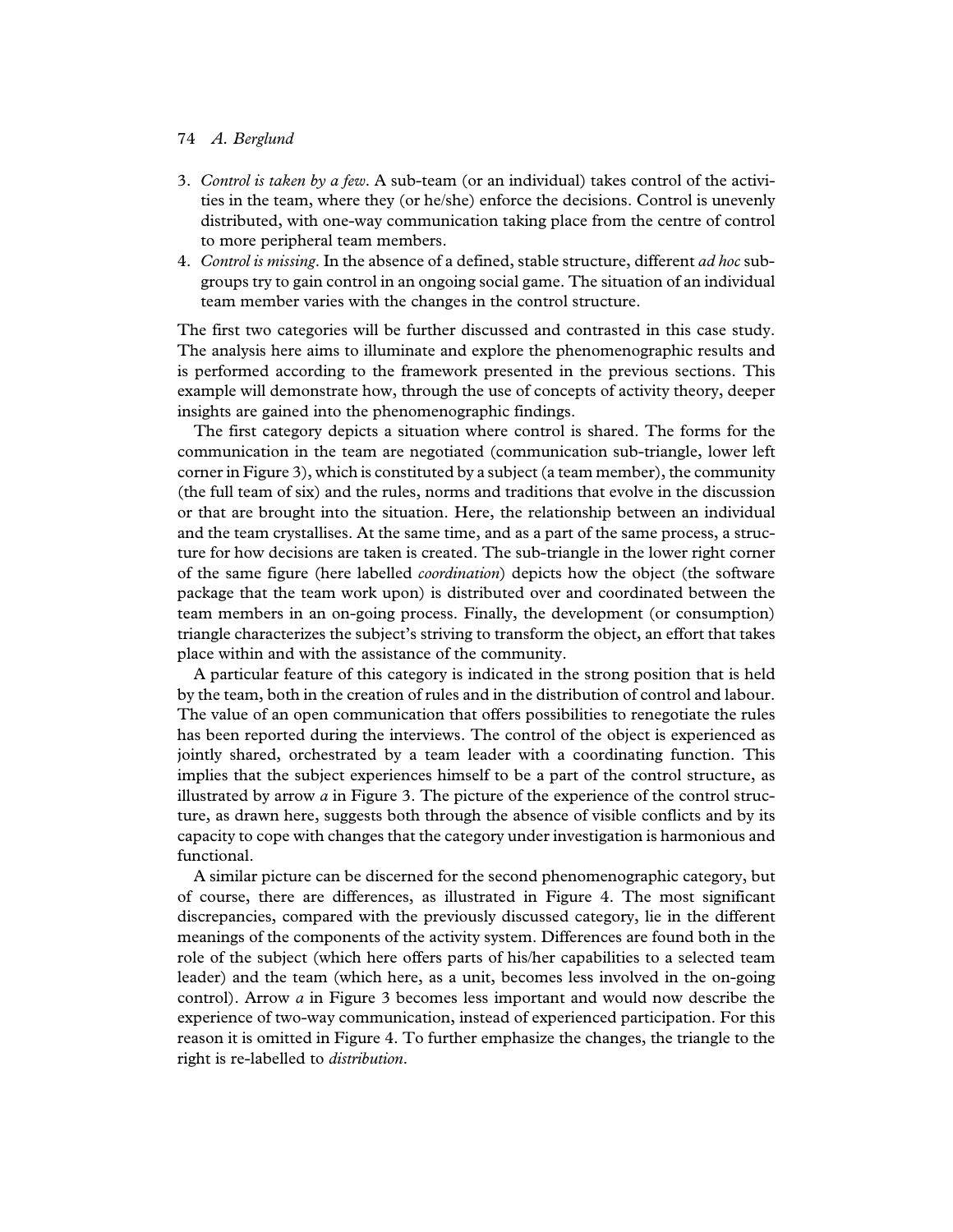

Figure 3. Relating the category *Control is distributed* of the experienced control structure to an activity



Figure 4. The development of the experienced control structure over time for the phenomenographic category *Control is allocated*. The top sketch indicate the situation as experienced in the early phase of the group, the down left sketch depicts how the situation is experienced for a team member in a non-leading position, while the down right shows the situation as experienced by the leader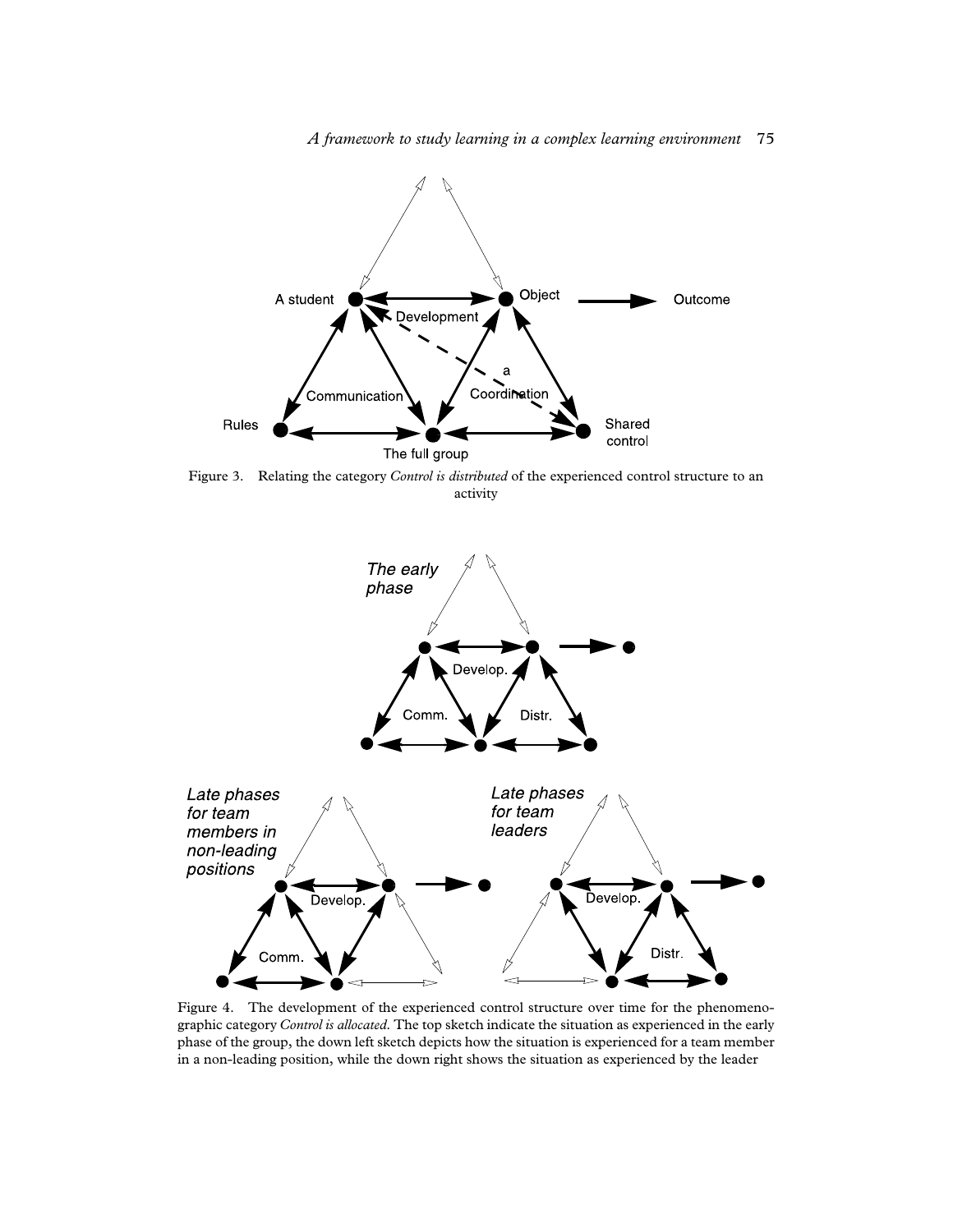#### 76 *A. Berglund*

This category describes a change. Initially, as a new team is constituted, it selects a leader, to whom the right to take and implement decisions is allocated. The rules for the collaboration as well as the division of control and labour are negotiated. At later stages, when the rules are set, the situation develops so that the leader comes to act on behalf on his/her team taking decisions and distributing tasks. The roles of members in non-leading positions also develop to become dominated by the rules. The sketches in Figure 4 represent this change. After the initial phase (upper triangle), the leader experiences a situation where distribution and development form the core, as illustrated in the lower left sketch. For a team member in a non-leading function communication and development dominate in their experience of the situation instead (lower right sketch).

In general, this category represents a control structure that functions well. Problems are only rarely reported by team members who do not have a leadership position. One of the team leaders, has, on the other hand, vented their frustration, expressed in a conflict between his duties as a team leader to distribute tasks and the absence of meaningful ways to enforce his leadership.

Some aspects of the activity theoretical framework can shed further light on the problem he expresses. When the team is working with the code, after the initial decisions the rules about how the work should be performed are applied. If a problem arises, it cannot easily be solved through a redefinition of rules in the on-going process, since rule-constructing activities have now ceased (as illustrated in the lower right triangle) and the leader no longer has the capacity to influence the rules. The process of redefinition, discussed above as an aspect of the first phenomenographic category, is not directly available at later stages. To overcome this contradiction, a developmental change of the system itself is needed (Engeström, 1987), that is, new decisions about the control structure need to be taken within the team. Comparing this with the first category, in which rules can continuously be renegotiated, a critical difference between the two categories has thus been discerned. These results are well in line with the findings of Hause (2003), who from a study drawing its data from the interaction between the team members in the same course, through the application of discourse analysis, has shown that decentralized groups show high quality outcomes.

#### *Discussion: what can be learned from the case study?*

This case study illustrates how the framework can be deployed to enlighten findings from a phenomenographic analysis through the use of elements from activity theory. The development over time, and the possible conflicts that lie hidden in the different ways that something (here the control structure) is experienced, are brought to light. In this example, a contradiction hidden within one of the phenomenographic categories has become visible, and a control structure where the control is distributed has been identified as more desirable than one where the control is allocated to the team leader.

In this context, it must be remembered that the categories are idealised descriptions that are created by the researcher. This implies that the categories do not correspond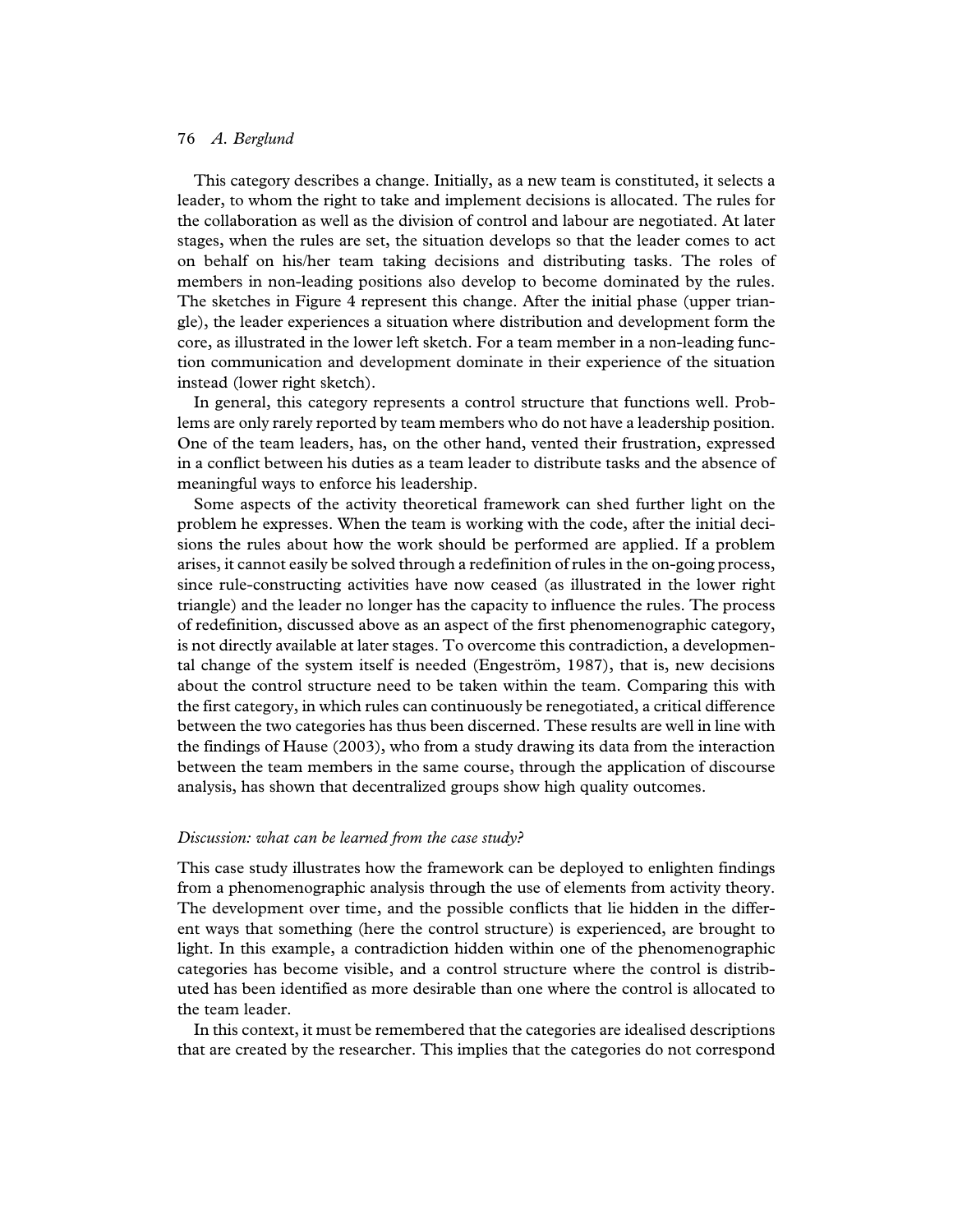to specific 'real' teams. Instead, they serve as patterns that help the researcher in his/ her task of analysing the learning situation. Thus one cannot draw the conclusion that a team, which by participants is described as having a distributed control structure, is automatically a well-functioning team. Turning the statement around is possible, however: a distributed control structure is one (of the) desirable control structure(s) and thus ought to be encouraged through course design.

Of course, the case study presented here does not represent a complete activity and does not give justice to the complexity and richness of activity theory. The final analyses of this project will encompass not only one issue, such as *control*, but also other phenomena studied in the phenomenographic tradition. The activity will then be taken as a whole and will describe a system where the activity models the students' experience of their learning situation. However, already a small example of this kind, where only some ways of experiencing one phenomenon have been scrutinised, illustrates how the framework can serve as a vehicle for the researcher to learn about the students' experiences and thus can inform course design.

## **Conclusions**

The framework proposed in this paper is intended to allow the study of learning concepts within a subject area in a complex learning environment. It offers ways of analysing and interpreting the learning that takes place in distributed project-based courses, and enables identification of critical factors in the learning environment that promote—or hinder—learning. The framework is based upon phenomenography, extend by concepts from activity theory. In this way the perspective of the learner, and the importance of the subject area (both key features of phenomenography) are kept but the scope is enriched from focusing mainly on the variation in experience of particular phenomena to encompassing the whole learning environment in the different ways that learners experience it. As experienced contradictions and conflicts become visible for the researcher, insights into how students go about collaborating are gained, and the different elements in the course environment can be related to collaboration and learning.

Through use of the framework, an analysis of the variation in the experience of a learning environment as a whole is enabled. In this respect it offers richer results for studies concerning the learning environment than phenomenography alone, in which issues contextual to the phenomenon under investigation are relegated to the background. Since students experience their learning environment as a whole—and not as a set of phenomena—this feature of the framework is valuable for the study of complex learning environments.

In contrast to studies performed in the activity theoretical tradition *per se*, the students' experience is the keystone of the proposed framework. To take the students' ways of experiencing the learning environment into account offers ways of designing well-functioning courses. Changes in course design must be based on the learners' experiences if they are not to be counter-productive to the learning aims. This aspect is highlighted through an example in the article, where one way of experiencing the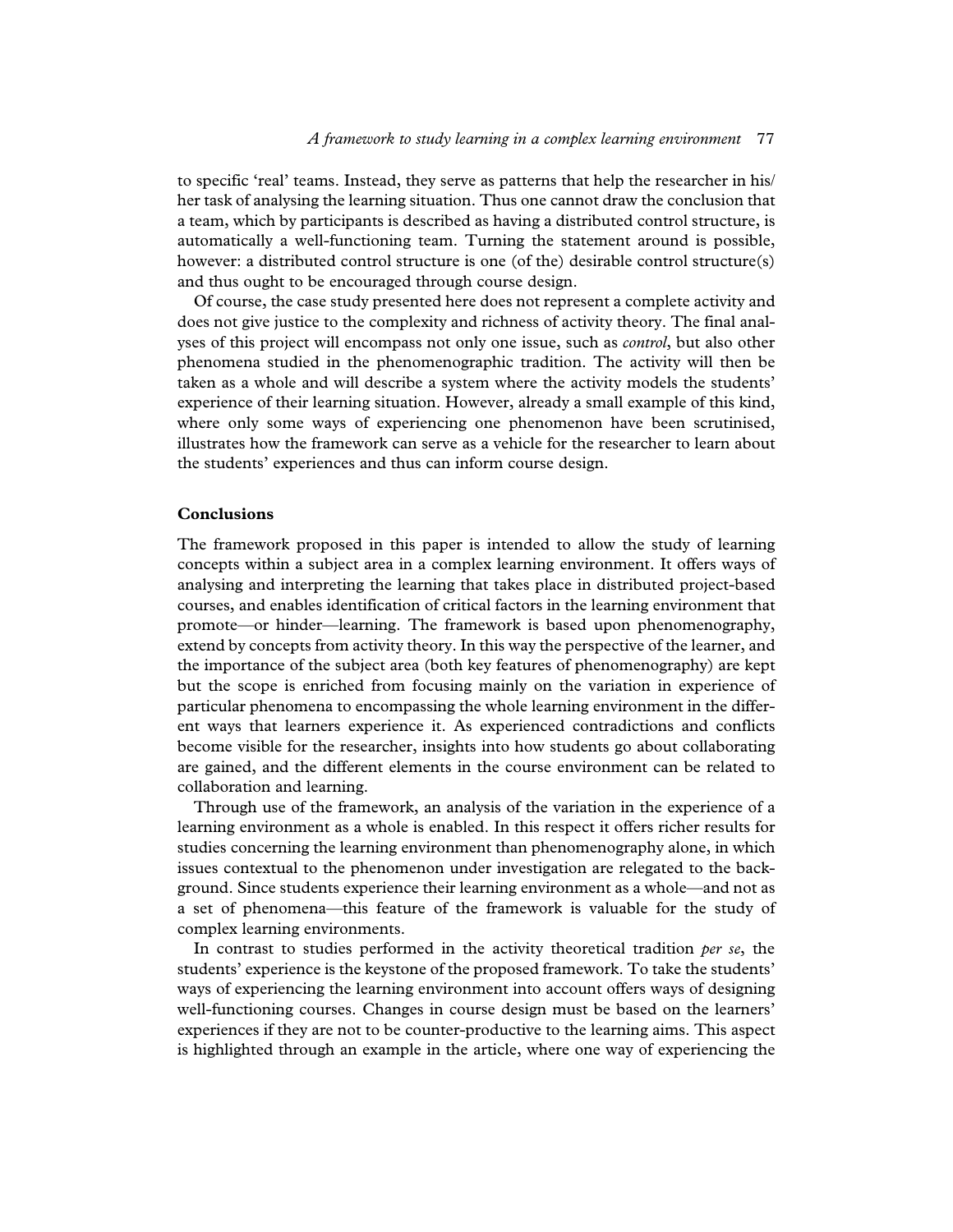structure of control in a virtual team is recognised to be more fruitful than another, with regard to how well the group functions as a unit. Course designers should consider such issues if they are to develop courses that promote desirable structures of collaboration within teams.

Through its focus on the students' ways of experiencing learning in an experienced whole, the framework contributes to research and development in computersupported distributed project-based courses that promote students' learning of the subject area.

## **Acknowledgements**

This paper is based on a research paper presented at *ALT-C 2003* and published in the conference's research proceedings.

This project is financed by The Knowledge Foundation of Sweden and the Swedish Research Council. Shirley Booth and Arnold Pears have contributed with valuable points of view during the course of this research project.

# **References**

- Åberg-Bengtsson, L. (1998) *Entering a graphicate society: young children learning graphs and charts* (Gothenburg, Sweden, Acta Universitatis Gothoburgensis).
- Adawi, T., Berglund, A., Booth, S. & Ingerman, Å (2001) On context in phenomenographic research on understanding heat and temperature, in: A. Berglund. *On the understanding of computer network protocols,* Licentiate thesis, Department of Information Technology, Uppsala University. Available online: http://www.docs.uu.se/∼andersb/lic/ (accessed 25 November 2003).
- Bannon, L. (1997) *Activity theory.* Available online: http://www-sv.cict.fr/cotcos/pjs/Theoretical-Approaches/Actvity/ActivitypaperBannon.htm (accessed 25 November 2003).
- Bellamy, R. K. E. (1996) Designing educational technology: computer-mediated change, in: B. Nardi (Ed.) *Context and consiousness, activity theory and human–computer interaction* (Cambridge, MA, MIT Press).
- Berglund, A. (2002a) *On the understanding of computer network protocols,* Licentiate thesis, Department of Information Technology, Uppsala University. Available online: http:// www.docs.uu.se/∼andersb/lic/ (accessed 25 November 2003).
- Berglund, A. (2002b) Learning computer systems in a distributed course: problematizing content and context, paper presented at the *European Association for Research into Learning and Instruction, SIG 10, Current Issues in Phenomenography,* Canberra, Australia.
- Berglund, A. (in press) *Learning computer networks in a distributed learning environment,* Unpublished PhD thesis, Department of Information Technology, Uppsala University.
- Booth, S. (1992) *Learning to program: a phenomenographic perspective* (Gothenburg, Sweden, Acta Universitatis Gothoburgensis).
- Cope, C. (2000) *Educationally critical aspects of the experience of learning about the concept of an information system,* unpublished PhD thesis, La Trobe University.
- Coupland, M. & Crawford, K. (2002) Researching complex systems of activity, paper presented at the *European Association for Research into Learning and Instruction, SIG 10, Current Issues in Phenomenography,* Canberra, Australia. Available online: http://www.anu.edu.au/cedam/ ilearn/symposium/Coupland.doc.
- Daniels, M. (1999) *Runestone, an international student collaboration project,* NyIng report No 11, Linköping.